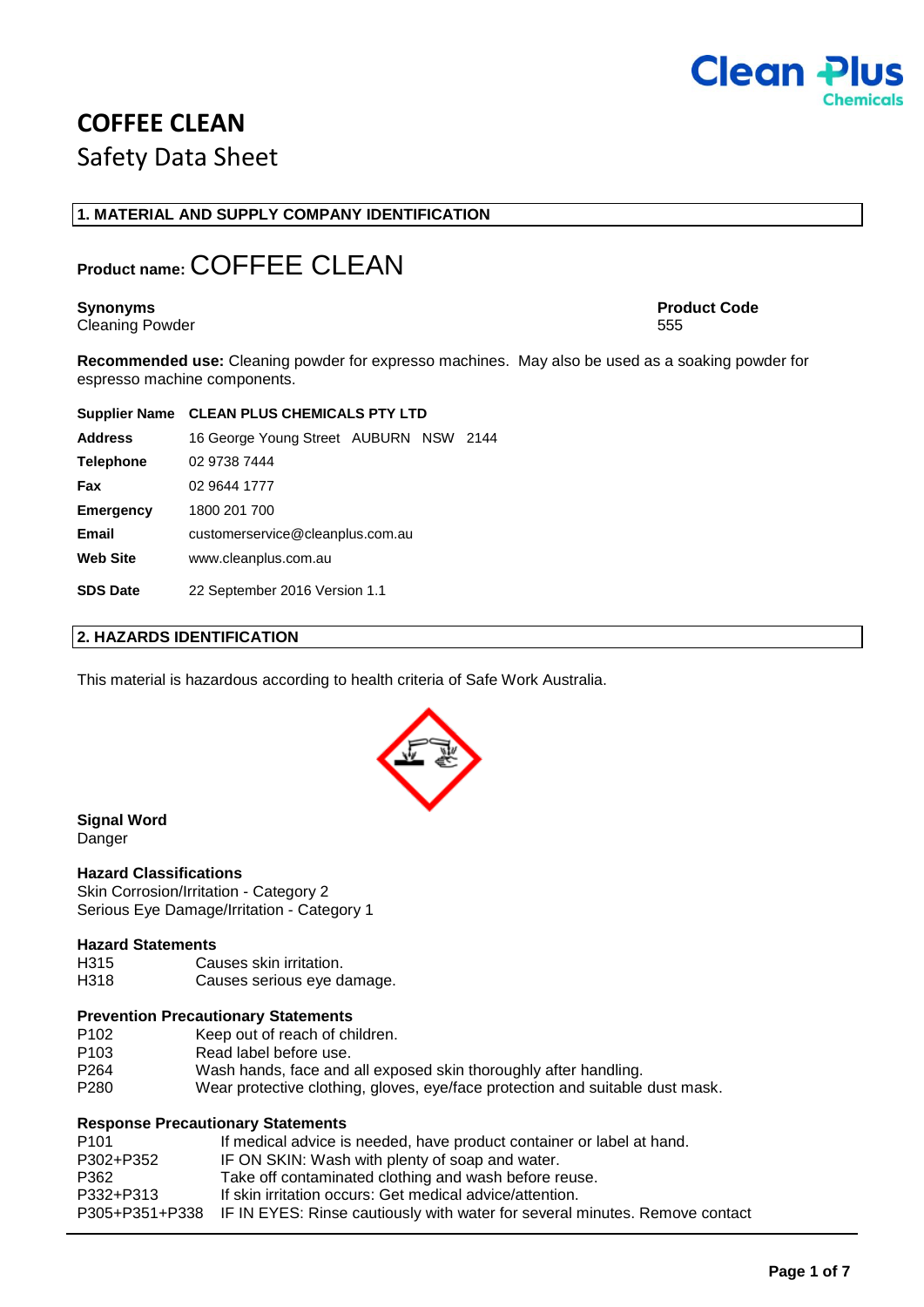

### Safety Data Sheet

lenses, if present and easy to do. Continue rinsing. P310 Immediately call a POISON CENTRE or doctor/physician.

### **Storage Precautionary Statement**

Not allocated

### **Disposal Precautionary Statement**

Not allocated

### **Poison Schedule:** Not Applicable

### **DANGEROUS GOOD CLASSIFICATION**

Not classified as Dangerous Goods by the criteria of the "Australian Code for the Transport of Dangerous Goods by Road & Rail" and the "New Zealand NZS5433: Transport of Dangerous Goods on Land".

| 3. COMPOSITION INFORMATION                                                                                                                                           |                                                 |                                                                             |
|----------------------------------------------------------------------------------------------------------------------------------------------------------------------|-------------------------------------------------|-----------------------------------------------------------------------------|
| CHEMICAL ENTITY                                                                                                                                                      | CAS NO                                          | <b>PROPORTION</b>                                                           |
| Sodium percarbonate<br>Sodium silicate, anhydrous<br>Citric acid<br>Coconut oil, reaction products with diethanolamine<br>Ingredients determined to be non-hazardous | 15630-89-4<br>6834-92-0<br>77-92-9<br>8051-30-7 | $10 - 30 \%$<br>$1 - 10 \%$<br>$1 - 10 \%$<br>$1 - 10 \%$<br><b>Balance</b> |
|                                                                                                                                                                      |                                                 | 100%                                                                        |

### **4. FIRST AID MEASURES**

If poisoning occurs, contact a doctor or Poisons Information Centre (Phone Australia 131 126, New Zealand 0800 764 766).

**Inhalation:** Remove victim from exposure - avoid becoming a casualty. Remove contaminated clothing and loosen remaining clothing. Allow patient to assume most comfortable position and keep warm. Keep at rest until fully recovered. Seek medical advice if effects persist.

**Skin Contact:** If skin or hair contact occurs, immediately remove contaminated clothing and flush skin and hair with running water. Continue flushing with water until advised to stop by the Poisons Information Centre or a Doctor; or for 15 minutes and transport to Doctor or Hospital.

**Eye contact:** Immediately irrigate with copious quantities of water for 15 minutes. Eyelids to be held open. Remove clothing if contaminated and wash skin. Urgently seek medical assistance. Transport to hospital or medical centre.

**Ingestion:** Rinse mouth with water. If swallowed, do NOT induce vomiting. Give a glass of water to drink. Never give anything by the mouth to an unconscious patient. If vomiting occurs give further water. Seek medical advice.

**Notes to physician:** Treat symptomatically. Can cause corneal burns.

### **5. FIRE FIGHTING MEASURES**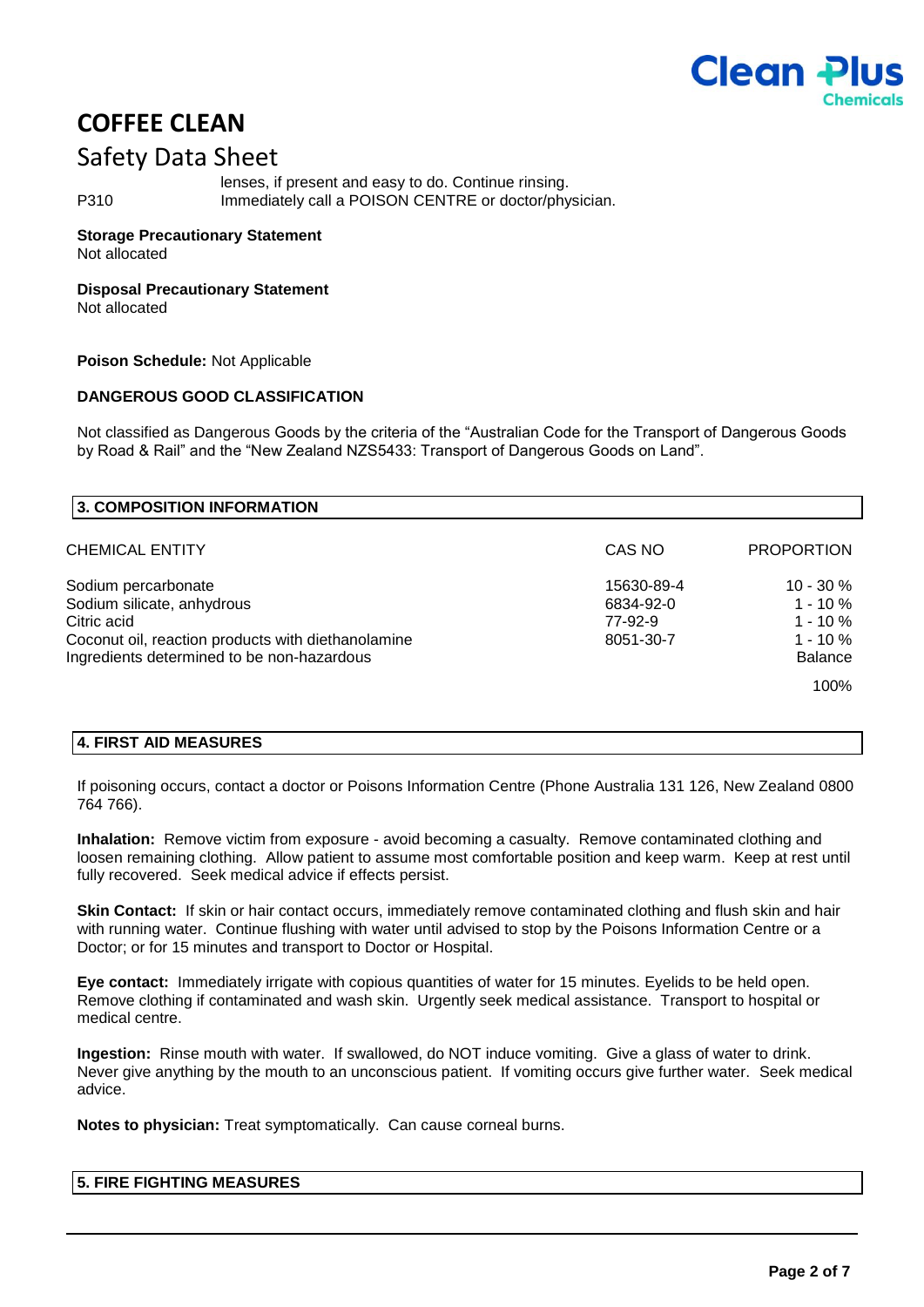

### Safety Data Sheet

**Hazchem Code:** Not applicable.

**Suitable extinguishing media:** If material is involved in a fire use water fog (or if unavailable fine water spray), alcohol resistant foam, standard foam, dry agent (carbon dioxide, dry chemical powder).

**Specific hazards:** Non-combustible material.

**Fire fighting further advice:** Not applicable.

### **6. ACCIDENTAL RELEASE MEASURES**

### **SMALL SPILLS**

Wear protective equipment to prevent skin and eye contamination. Avoid inhalation of vapours or dust. Wipe up with absorbent (clean rag or paper towels). Collect and seal in properly labelled containers or drums for disposal.

### **LARGE SPILLS**

Clear area of all unprotected personnel. Slippery when spilt. Avoid accidents, clean up immediately. Wear protective equipment to prevent skin and eye contamination and the inhalation of dust. Work up wind or increase ventilation. Cover with damp absorbent (inert material, sand or soil). Sweep or vacuum up, but avoid generating dust. Collect and seal in properly labelled containers or drums for disposal. If contamination of crops, sewers or waterways has occurred advise local emergency services.

### **Dangerous Goods – Initial Emergency Response Guide No:** Not applicable

### **7. HANDLING AND STORAGE**

**Handling:** Avoid eye contact and skin contact. Avoid inhalation of dust.

**Storage:** Store in a cool, dry, well-ventilated place and out of direct sunlight. Store away from foodstuffs. Store away from incompatible materials described in Section 10. Store away from sources of heat and/or ignition. Keep container standing upright. Keep containers closed when not in use - check regularly for spills.

### **8. EXPOSURE CONTROLS / PERSONAL PROTECTION**

**National occupational exposure limits:** No value assigned for this specific material by Safe Work Australia.

**Biological Limit Values:** As per the "National Model Regulations for the Control of Workplace Hazardous Substances (Safe Work Australia)" the ingredients in this material do not have a Biological Limit Allocated.

**Engineering Measures:** Use only in well ventilated areas. Use with local exhaust ventilation or while wearing appropriate respirator. Keep containers closed when not in use.

**Personal Protection Equipment:** SAFETY SHOES, OVERALLS, GLOVES, CHEMICAL GOGGLES, DUST MASK.

MANUFACTURING, PACKAGING AND TRANSPORT: Wear safety shoes, overalls, gloves, chemical goggles, dust mask. Available information suggests that gloves made from nitrile rubber should be suitable for intermittent contact. However, due to variations in glove construction and local conditions, the user should make a final assessment. Always wash hands before smoking, eating, drinking or using the toilet. Wash contaminated clothing and other protective equipment before storing or re-using.

RECOMMENDATIONS FOR CONSUMER USE: Wear gloves. Wash hands after use.

**Hygiene measures:** Keep away from food, drink and animal feeding stuffs. When using do not eat, drink or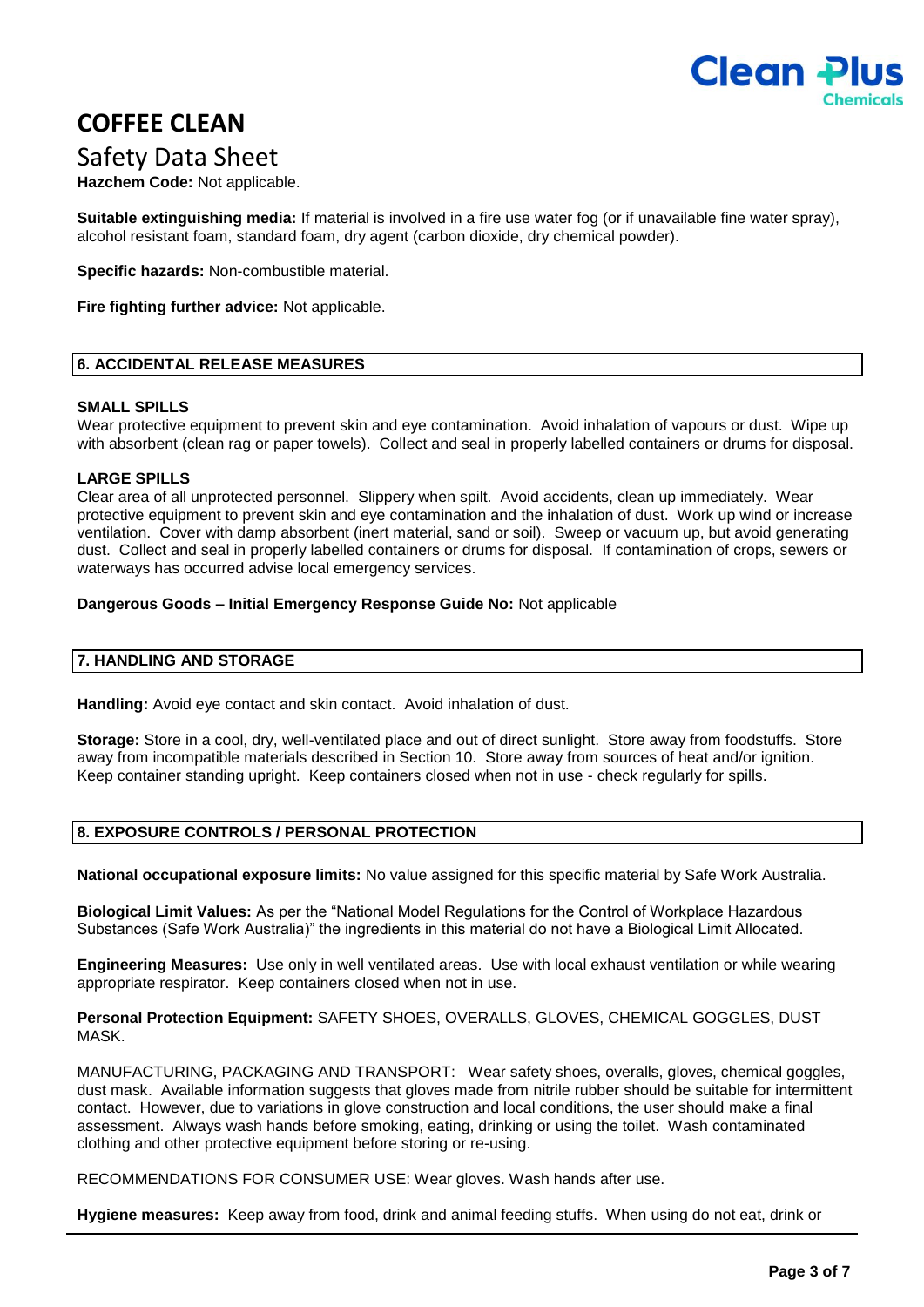

### Safety Data Sheet

smoke. Wash hands prior to eating, drinking or smoking. Avoid contact with clothing. Avoid eye contact and skin contact. Avoid inhalation of dust. Ensure that eyewash stations and safety showers are close to the workstation location.

### **9. PHYSICAL AND CHEMICAL PROPERTIES**

| <b>Base Units:</b><br>Form:<br>Colour:<br>Odour: | Kilogram<br><b>Crystalline Powder</b><br>White, free-flowing<br>Mild, citrus |                                   |  |
|--------------------------------------------------|------------------------------------------------------------------------------|-----------------------------------|--|
| Solubility:                                      |                                                                              | Soluble in water.                 |  |
| Specific Gravity (20 °C):                        |                                                                              | Approx. 1.0                       |  |
| <b>Relative Vapour Density (air=1):</b>          |                                                                              | >1                                |  |
| Vapour Pressure (20 °C):                         |                                                                              | N Av                              |  |
| Flash Point (°C):                                |                                                                              | N App                             |  |
| Flammability Limits (%):                         |                                                                              | N App                             |  |
| <b>Autoignition Temperature (°C):</b>            |                                                                              | N App                             |  |
| Melting Point/Range (°C):                        |                                                                              | N Av                              |  |
| <b>Boiling Point/Range (°C):</b>                 |                                                                              | N Av                              |  |
| Decomposition Point (°C):                        |                                                                              | N Av                              |  |
| pH:                                              |                                                                              | 10.5 - 11.4 (1% Aqueous solution) |  |
| <b>Viscosity:</b>                                |                                                                              | N Av                              |  |
| Total VOC (g/Litre):                             |                                                                              | N Av                              |  |

(Typical values only - consult specification sheet)  $N Av = Not available, N App = Not applicable$ 

### **10. STABILITY AND REACTIVITY**

**Chemical stability:** This material is thermally stable when stored and used as directed.

**Conditions to avoid:** Elevated temperatures and sources of ignition.

**Incompatible materials:** Reacts with oxidising agents and acids.

**Hazardous decomposition products:** Oxides of carbon and nitrogen, smoke and other toxic fumes.

**Hazardous reactions:** No known hazardous reactions.

### **11. TOXICOLOGICAL INFORMATION**

No adverse health effects expected if the product is handled in accordance with this Safety Data Sheet and the product label. Symptoms or effects that may arise if the product is mishandled and overexposure occurs are:

### **Acute Effects**

**Inhalation:** Material may be an irritant to mucous membranes and respiratory tract.

**Skin contact:** Contact with skin will result in irritation.

**Ingestion:** Swallowing can result in nausea, vomiting and irritation of the gastrointestinal tract.

**Eye contact:** A severe eye irritant. Corrosive to eyes: contact can cause corneal burns. Contamination of eyes can result in permanent injury.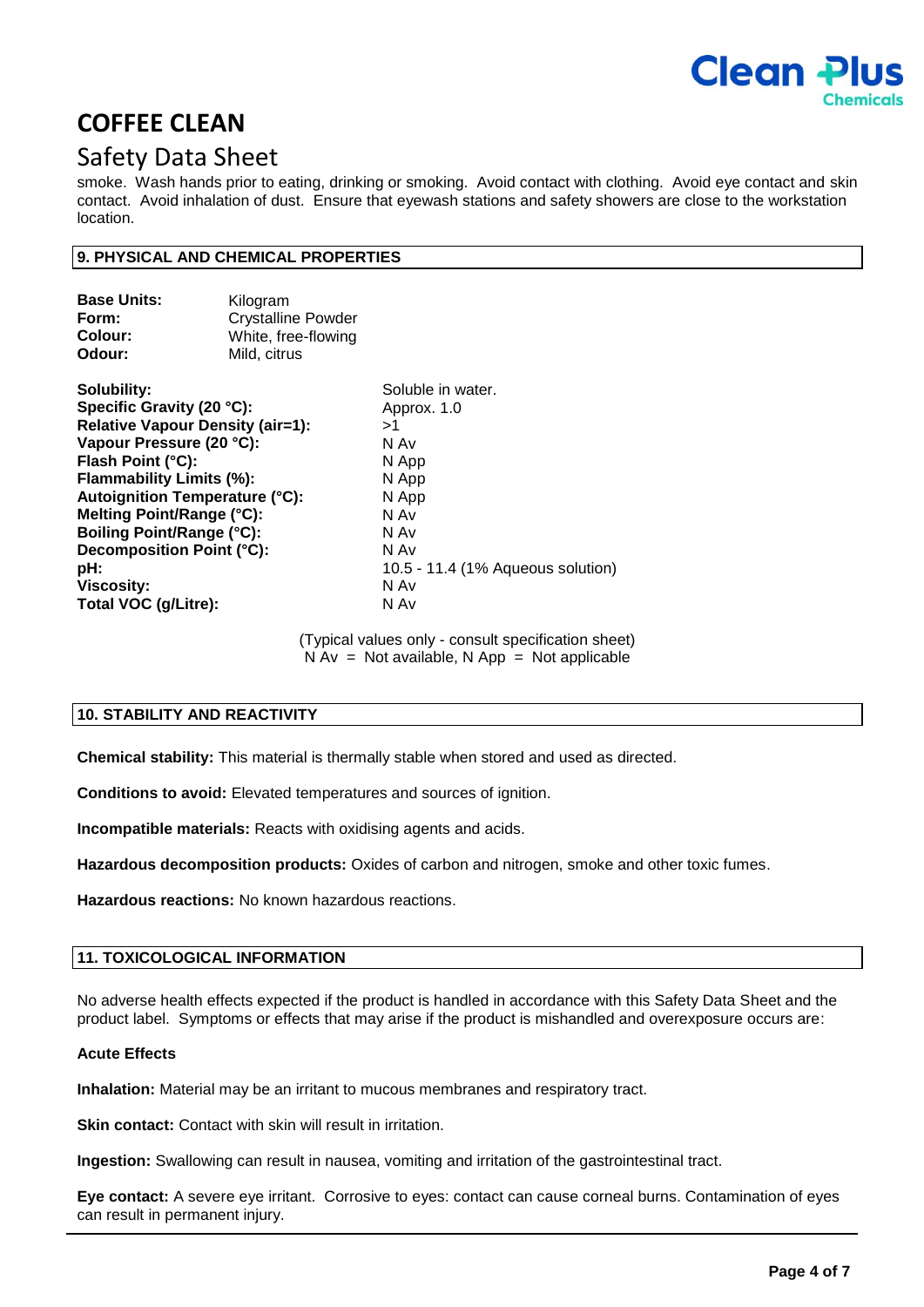

# **COFFEE CLEAN** Safety Data Sheet

### **Acute toxicity**

**Inhalation:** This material has been classified as non-hazardous. Acute toxicity estimate (based on ingredients): >5 mg/L

**Skin contact:** This material has been classified as non-hazardous. Acute toxicity estimate (based on ingredients): >2,000 mg/Kg

**Ingestion:** This material has been classified as non-hazardous. Acute toxicity estimate (based on ingredients): >2,000 mg/Kg

**Corrosion/Irritancy:** Eye: this material has been classified as a Category 1 Hazard (irreversible effects to eyes). Skin: this material has been classified as a Category 2 Hazard (reversible effects to skin).

**Sensitisation:** Inhalation: this material has been classified as not a respiratory sensitiser. Skin: this material has been classified as not a skin sensitiser.

**Aspiration hazard:** This material has been classified as non-hazardous.

**Specific target organ toxicity (single exposure):** This material has been classified as non-hazardous.

### **Chronic Toxicity**

**Mutagenicity:** This material has been classified as non-hazardous.

**Carcinogenicity:** This material has been classified as non-hazardous.

**Reproductive toxicity (including via lactation):** This material has been classified as non-hazardous.

**Specific target organ toxicity (repeat exposure):** This material has been classified as non-hazardous.

### **12. ECOLOGICAL INFORMATION**

Avoid contaminating waterways.

**Acute aquatic hazard:** This material has been classified as non-hazardous. Acute toxicity estimate (based on ingredients): >100 mg/L

**Long-term aquatic hazard:** This material has been classified as non-hazardous. Non-rapidly or rapidly degradable substance for which there are adequate chronic toxicity data available OR in the absence of chronic toxicity data, Acute toxicity estimate (based on ingredients): >100 mg/L, where the substance is not rapidly degradable and/or BCF < 500 and/or log  $K_{ow}$  < 4.

**Ecotoxicity:** No information available.

**Persistence and degradability:** No information available.

**Bioaccumulative potential:** No information available.

**Mobility:** No information available.

### **13. DISPOSAL CONSIDERATIONS**

Persons conducting disposal, recycling or reclamation activities should ensure that appropriate personal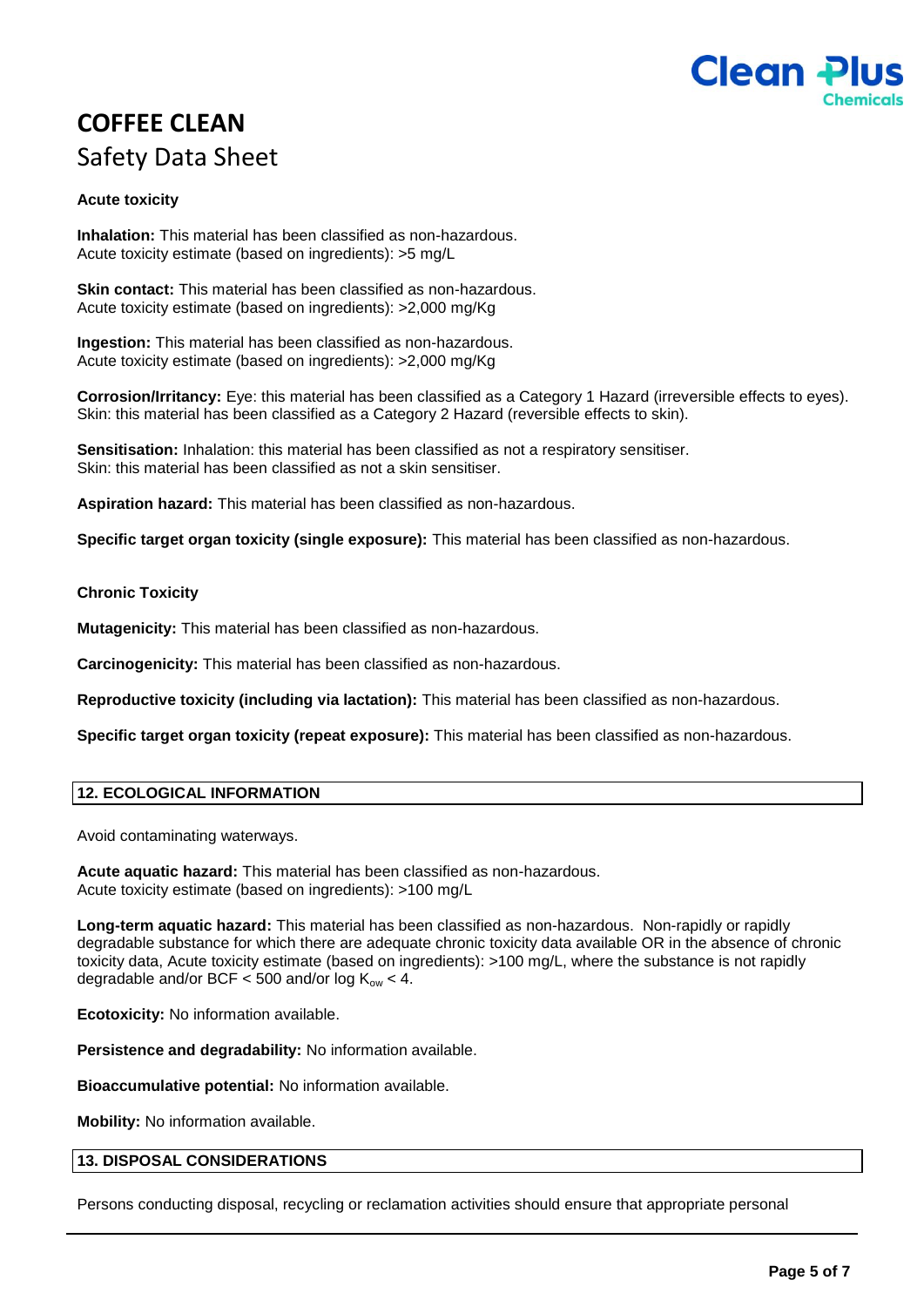

### Safety Data Sheet

protection equipment is used, see "Section 8. Exposure Controls and Personal Protection" of this SDS.

If possible material and its container should be recycled. If material or container cannot be recycled, dispose in accordance with local, regional, national and international Regulations.

### **14. TRANSPORT INFORMATION**

### **ROAD AND RAIL TRANSPORT**

Not classified as Dangerous Goods by the criteria of the "Australian Code for the Transport of Dangerous Goods by Road & Rail" and the "New Zealand NZS5433: Transport of Dangerous Goods on Land".

### **MARINE TRANSPORT**

Not classified as Dangerous Goods by the criteria of the International Maritime Dangerous Goods Code (IMDG Code) for transport by sea.

### **AIR TRANSPORT**

Not classified as Dangerous Goods by the criteria of the International Air Transport Association (IATA) Dangerous Goods Regulations for transport by air.

### **15. REGLATORY INFORMATION**

**HSNO Group Standard:** HSR002530 - Cleaning Products (Subsidiary Hazard) Group Standard 2006

### **This material is not subject to the following international agreements:**

Montreal Protocol (Ozone depleting substances) The Stockholm Convention (Persistent Organic Pollutants) The Rotterdam Convention (Prior Informed Consent) Basel Convention (Hazardous Waste) International Convention for the Prevention of Pollution from Ships (MARPOL)

### **This material/constituent(s) is covered by the following requirements:**

• All the constituents of this material are listed on the *Australian Inventory of Chemical Substances* (AICS).

### **16. OTHER INFORMATION**

### **Literary reference**

This Safety Data Sheet has been prepared by Chemical Data Services Pty Ltd on behalf of Clean Plus Chemicals Pty Ltd.

Reason for issue: First issue

Safety Data Sheets are updated frequently. Please ensure that you have a current copy.

This SDS summarises at the date of issue our best knowledge of the health and safety hazard information of the product, and in particular how to safely handle and use the product in the workplace. Since Clean Plus Chemicals Pty Ltd cannot anticipate or control the conditions under which the product may be used, each user must, prior to usage, review this SDS in the context of how the user intends to handle and use the product in the workplace.

If clarification or further information is needed to ensure that an appropriate assessment can be made, the user should contact this company.

Our responsibility for product as sold is subject to our standard terms and conditions, a copy of which is sent to